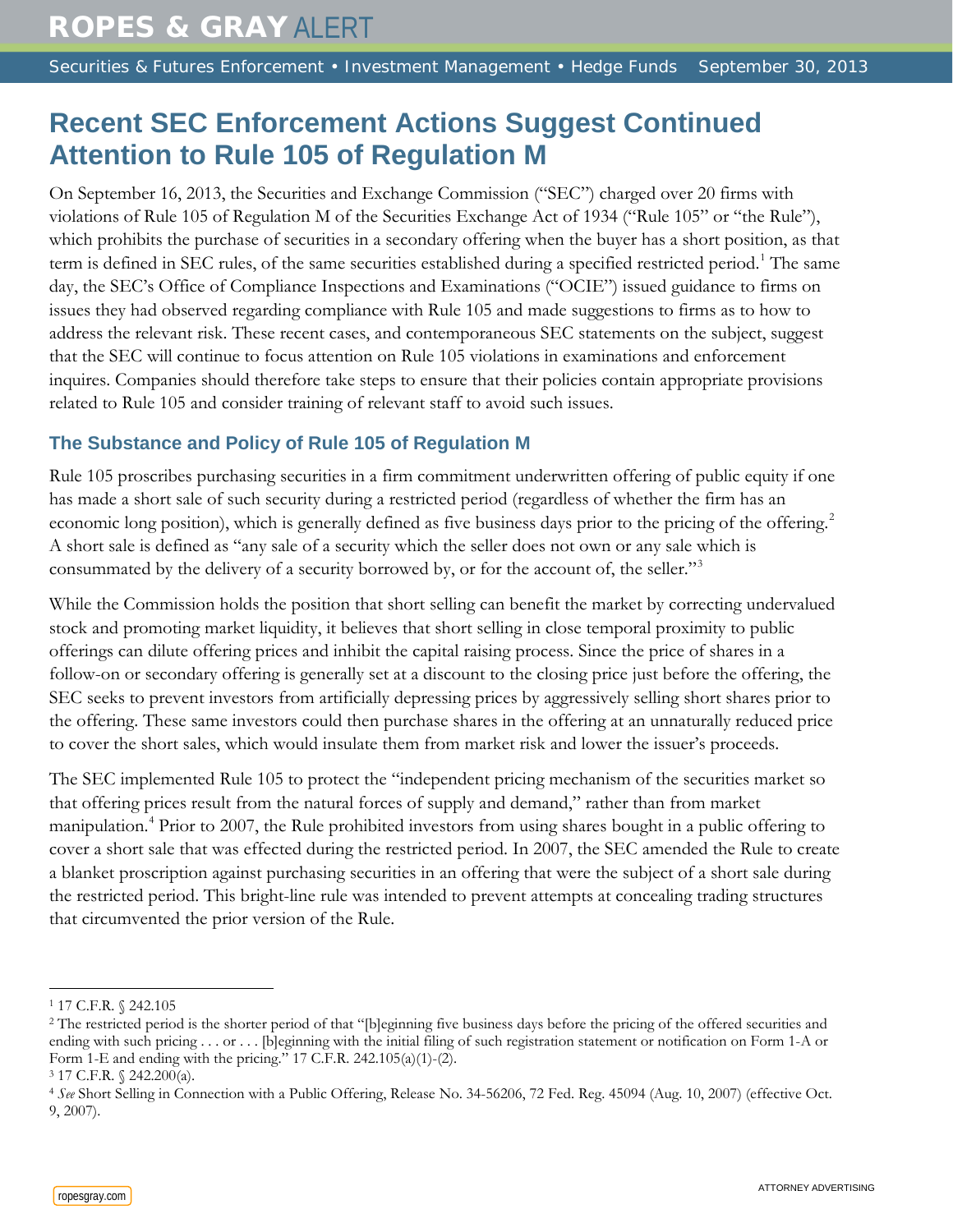Rule 105 is prophylactic in nature and no intent is required to prove a violation. It contains three limited carve-outs that allow participation in public offerings after shorting the same securities, in specific circumstances constituting (1) bona fide purchases, (2) trading in separate accounts, and (3) purchases by registered funds when an affiliated investment company previously shorted securities. These safe harbors have detailed requirements and, especially with respect to the separate account exception, can be very challenging to establish.

### **The Recent Enforcement Actions**

In the enforcement actions announced last week, the SEC alleged that each firm violated Rule 105 by first shorting securities during the restricted period and then purchasing these same securities from an underwriter, broker, or dealer through a follow-on public offering, between 2008 and 2013. [5](#page-1-0) The subjects of the enforcement actions include registered investment advisors, asset managers, registered broker-dealers, and trading firms. All but one of the firms agreed to settle with the SEC.

The SEC has not charged any individuals in the most recent Rule 105 enforcement actions, but has done so in the past. Principals of firms should be aware that they may be implicated in future enforcement actions.

Highlighting the lack of an intent requirement is the seemingly mechanical nature of the violations at issue. Indeed, the SEC imposed a heavy penalty on a firm despite noting that it had relied on the advice of outside counsel that its trading was proper. Moreover, there seems to be no materiality threshold for the SEC to bring enforcement actions regarding Rule 105, as actions have been brought for violations resulting in total profits as small as \$4,091. These settlements, therefore, send a strong signal to the market that Rule 105 will be scrupulously enforced for even minor violations.

#### **Disgorgement and Penalties**

Settlements generally involve the disgorgement of all illicit profits, with hefty prejudgment interest attached, as well as civil penalties. The civil penalty for a violation of Rule 105 by an entity is typically up to the greater of \$65,000 or the wrongful gain, per violation. [6](#page-1-1) The minimum \$65,000 penalty has been imposed on violations resulting in profits as small as \$4,091 and \$8,402. In the most recent enforcement actions, the median civil penalty as a percentage of profits was 51%, with penalties ranging from 20% to 1,589% of profits. Excluding cases in which the minimum statutory fine was imposed, the highest penalty was 96% of the profits. Despite this wide range in relative penalties, the settlement orders contain scant details regarding the specific circumstances that led to the penalty imposed in each case.

#### **Suggested Remedial Measures and Mitigating Factors**

Last week's settlements are part of a trend of greater SEC attention to short selling violations over the last three years. A review of Rule 105 enforcement actions from 2010 to present indicates that the SEC considers several mitigating factors when determining penalties. The existence of policies aimed at Rule 105 compliance prior to a violation may result in less harsh civil penalties. Strong cooperation with the SEC and

 $\overline{a}$ 

<span id="page-1-0"></span><sup>&</sup>lt;sup>5</sup> The statute of limitations for Rule 105 violations is five years.

<span id="page-1-1"></span> $6$  The \$65,000 number equates to a Tier I penalty which applies to simple violations of law. The SEC could possibly try to seek Tier II or III violations if it believed there to be fraud involved with the violation, but such an application in the course of prosecuting a Rule 105 violation would be in the very least an aggressive position and of questionable legal merit.